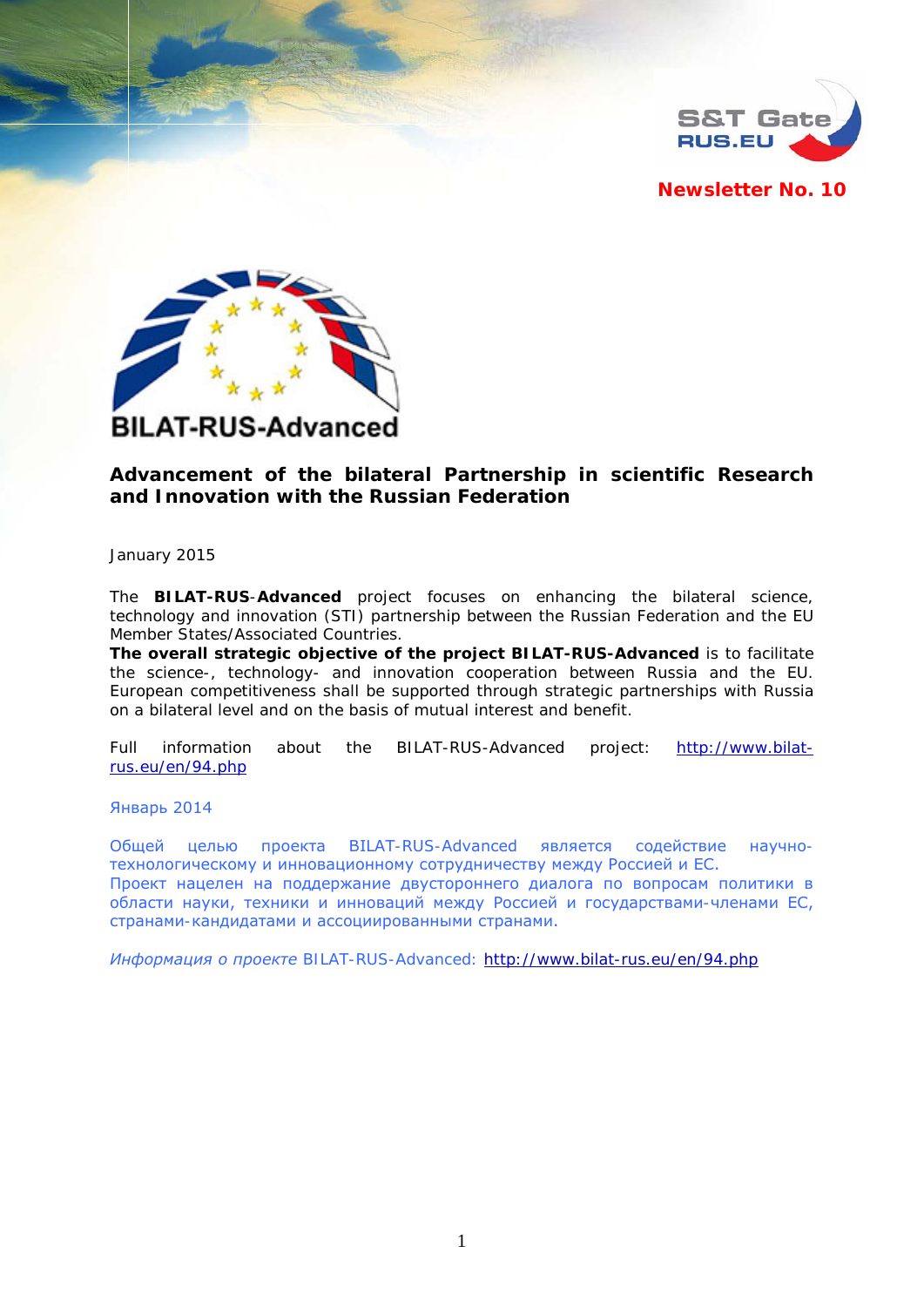# **Table of Contents Содержание**

| □A scientific conference to close the EU-Russia Year of Science 2014, Brussels, 25<br>□Third Moscow International Forum «Open Innovations» was held in Moscow on 14-16                                                                                                                                                                                                                                                                                                                            |
|---------------------------------------------------------------------------------------------------------------------------------------------------------------------------------------------------------------------------------------------------------------------------------------------------------------------------------------------------------------------------------------------------------------------------------------------------------------------------------------------------|
| Претий Московский международный форум «Открытые инновации», 14-16 октября                                                                                                                                                                                                                                                                                                                                                                                                                         |
| □Information day: opportunities of international S&T cooperation in the field of «life<br>ПИнформационный день: Возможности международного научно-технологического<br>сотрудничества в области «Науки о жизни», 3 декабря 2014 г., Москва 6<br>□Workshop/Webinar «Fostering R&D-cooperations between German and Russian<br>stakeholders in the bioeconomy, especially in the industrial biotech area», 5 December<br>□ Российско-Германский семинар по промышленной биотехнологии и биоэкономике, |
|                                                                                                                                                                                                                                                                                                                                                                                                                                                                                                   |
| □Federal Targeted Program «Research and development on priority directions of<br>□ Федеральная целевая программа «Исследования и разработки по приоритетным<br>направлениям развития научно-технологического комплекса России на 2014-2020                                                                                                                                                                                                                                                        |
| □Ministry of Education and Science of the Russian Federation nominated National<br>ПМинистерство образования и науки Российской Федерации провело конкурсный<br>□Совместный Конкурс российско-германских проектов по проведению исследований                                                                                                                                                                                                                                                      |

| □Совместный Конкурс российско-германских проектов по проведению исследований   |
|--------------------------------------------------------------------------------|
|                                                                                |
|                                                                                |
|                                                                                |
| □Russian Scientific Fund (RSF), call for priority activities RSF 11            |
| □ Российский научный фонд (РНФ), конкурс на получение грантов по приоритетному |
|                                                                                |
|                                                                                |
|                                                                                |
|                                                                                |

[Конкурсы программы ЕС ЭРАЗМУС ПЛЮС 2014](#page-17-0) – 2020 ........................................18

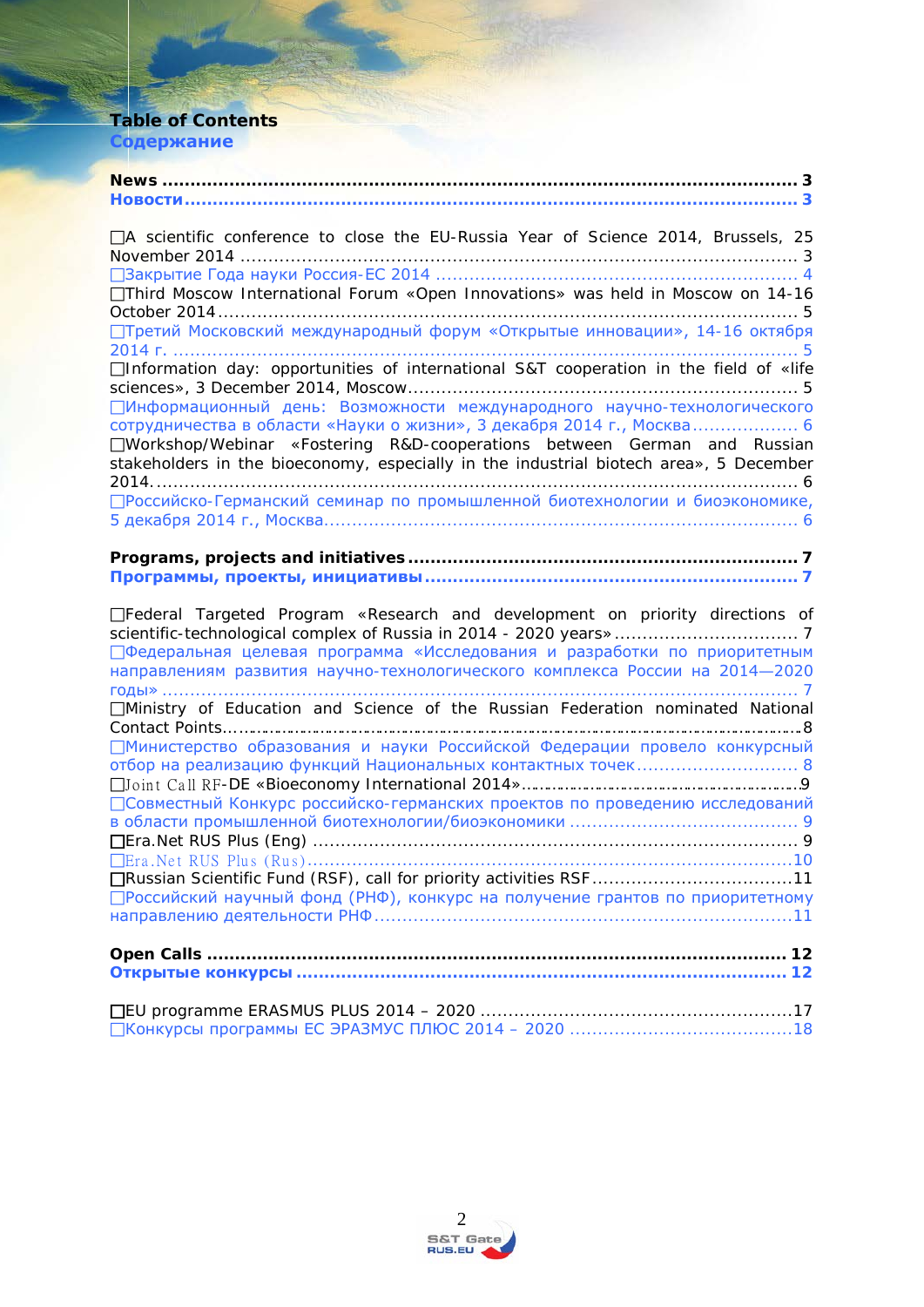# <span id="page-2-0"></span>**News**

# <span id="page-2-1"></span>**Новости**

#### <span id="page-2-2"></span>**A scientific conference to close the EU-Russia Year of Science 2014, Brussels, 25 November 2014**



The purpose of the Year of Science was to showcase the multifaceted nature of cooperation between Europe and Russia in science, technology, higher education and innovation, to accentuate past achievements and to point towards future collaboration opportunities for mutual benefit. The Year of Science put into focus

the diversity of links in research, innovation and higher education between the EU, its Member States and the Russian Federation. These events have provided an opportunity for individual researchers, enterprises, laboratories, research and higher education institutions to present their scientific achievements as well as to submit their ideas for future projects to a broader public. As a result, many partnerships between European and Russian researchers have been continued or established.

The Year of Science coincided with the parallel start of the new EU Framework Programme for Research and Innovation Horizon 2020 and the new Russian Federal Targeted Programme «Research & Development in Priority Areas of Development of the Russian Scientific & Technological Complex 2014-2020». Both programmes share the goal of increasing economic competitiveness by supporting forward-looking exploratory science and innovative market-oriented research, and offer numerous opportunities for reciprocal collaboration. The events organised as part of the EU-Russia Year of Science served as a timely reminder that science and innovation are essential ingredients of any approach that seeks to address today's global societal challenges and demonstrated the important contribution international collaborative research and innovation can make towards solving them.*Web-site of the EU-Russia Year of Science 2014: [http://eu-russia](http://eu-russia-yos.eu/index.php)[yos.eu/index.php](http://eu-russia-yos.eu/index.php)*

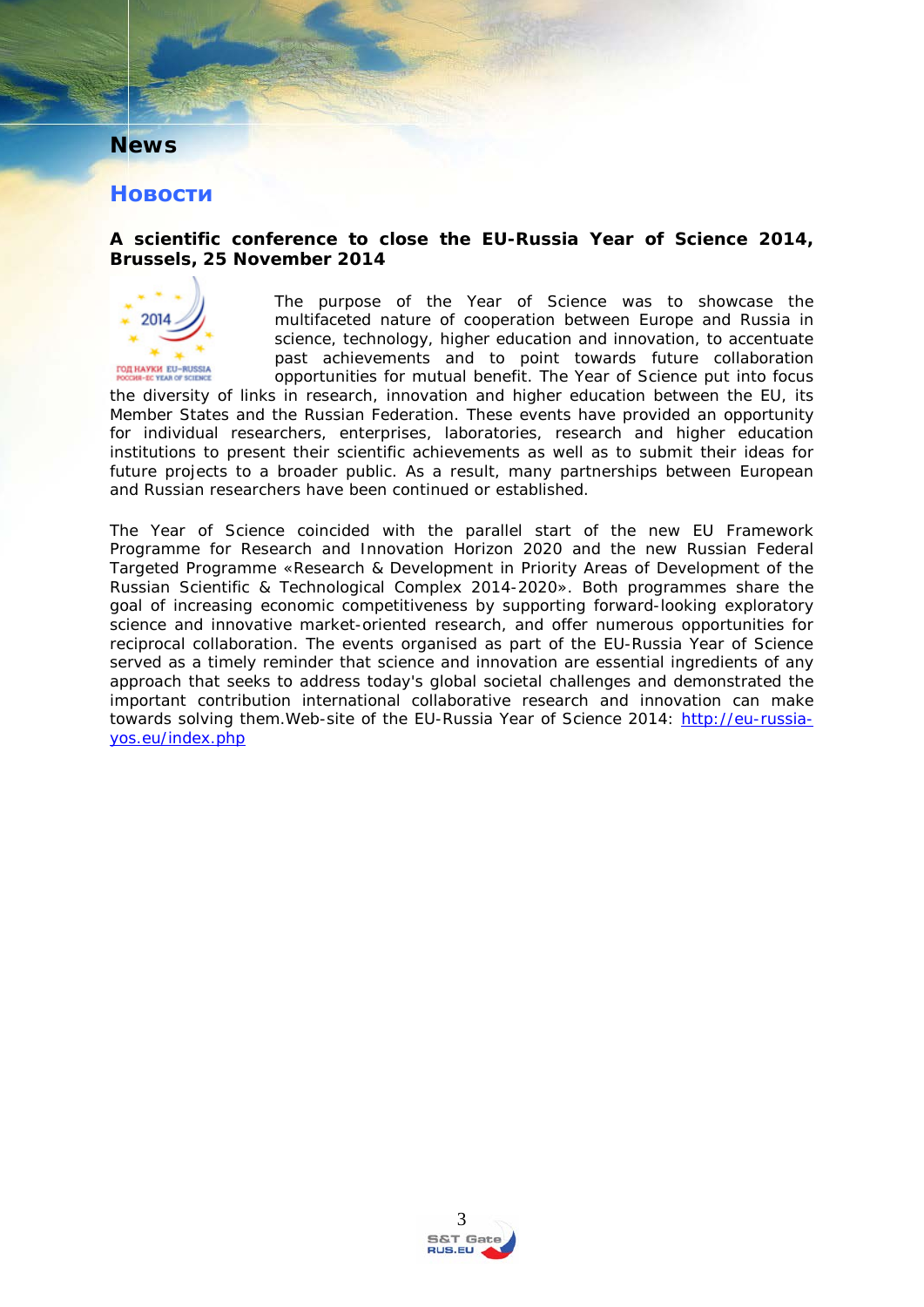**Brussels, 25 November 2014**



#### <span id="page-3-0"></span>**Закрытие Года науки Россия-ЕС 2014**



В Брюсселе 24-25 ноября 2014 г. состоялись торжественные мероприятия в рамках официальной церемонии закрытия «Года науки Россия-ЕС 2014» с участием представителей Минобрнауки России, МИД, и Европейской комиссии. Главным событием стала научно-практическая конференция, в ходе которой представители научных кругов из России и стран ЕС дали высокую оценку достигнутому уровню сотрудничества в исследовательской сфере, а

также определили приоритетные направления дальнейшего взаимодействия. Было отмечено, что наибольший интерес представляют совместные проекты в следующих областях: аэронавтика, изучение космоса, информационные технологии, «чистая» и возобновляемая энергетика, борьба с климатическими изменениями, биотехнологии, а также создание новых видов материалов и наноструктур. Кроме того, в ходе конференции были рассмотрены механизмы участия научных коллективов в совместных проектах, проводимых в рамках новой программы исследований и инноваций ЕС «Горизонт 2020» и российской Федеральной целевой программы «Исследования и разработки по приоритетным направлениям развития научнотехнологического комплекса России на 2014-2020 гг.».

*Официальный сайт Года науки Россия-ЕС: <http://eu-russia-yos.eu/ru/index.php> Описание события также приведено на сайте:<http://www.russianmission.eu/ru>*

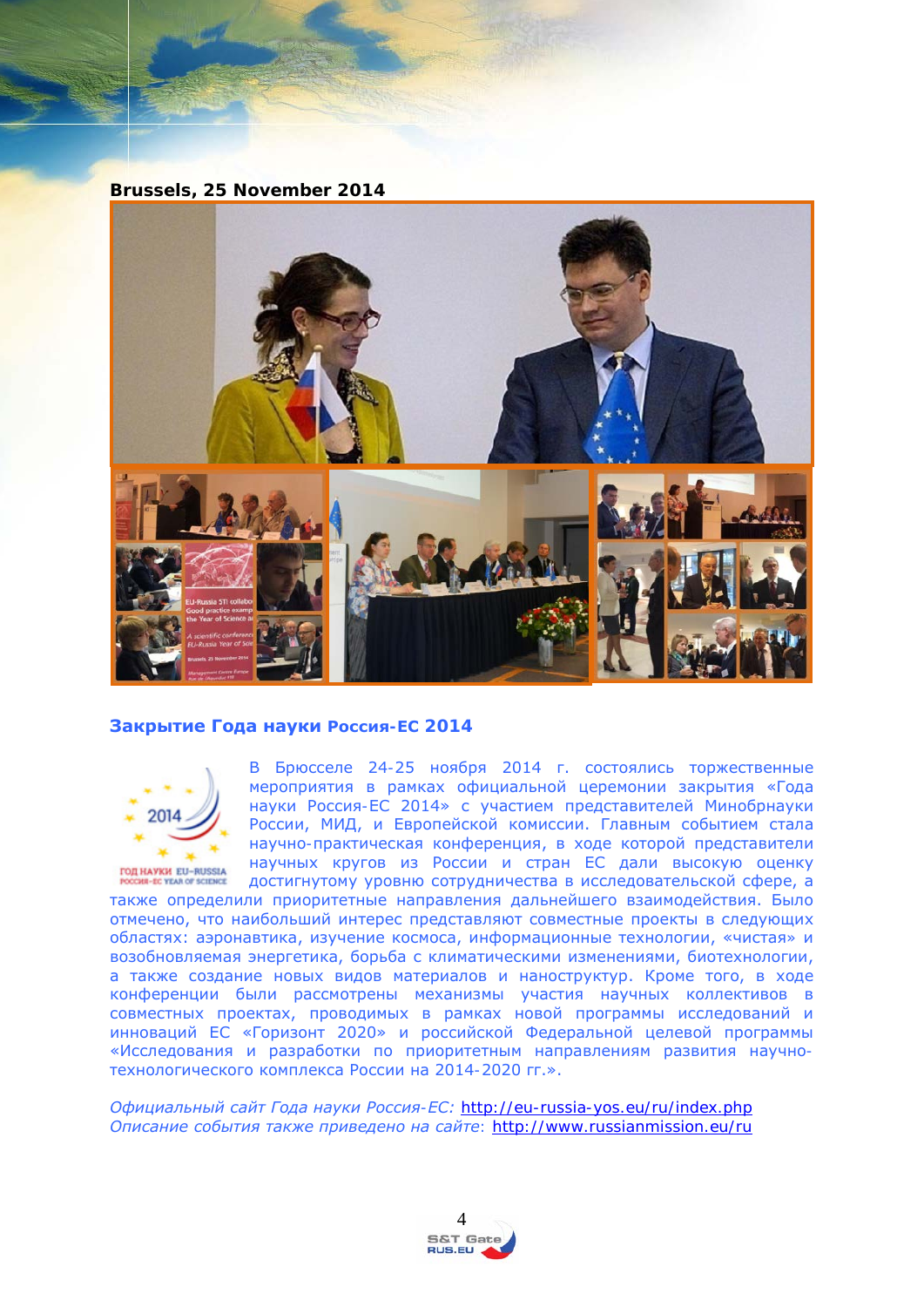

#### <span id="page-4-0"></span>**Third Moscow International Forum «Open Innovations» was held in Moscow on 14-16 October 2014**

The third annual forum and exhibition «Open Innovations» was held in Moscow on 14-16 October 2014, bringing together over 15 000 participants from 70 countries. As the People's Republic of China became an official partner country of the event, Li Keqiang, Premier of the State Council of the People's Republic of China, was an honorable guest at the «Open Innovations» Forum 2014.

This global discussion platform is dedicated to emerging technologies and to furthering innovation prospects and collaboration worldwide.

The business programme of the forum and exhibition featured over 160 events that brought together representatives of technological companies, academic and research communities, public authorities, investors, and innovators.

There is evidence of growing popularity of the forum: While in 2013, 286 startups were represented at the forum, in 2014, this number has risen to over 800, giving their representatives an opportunity to meet potential investors, to demonstrate R&D, to gain useful knowledge, and to exchange experience.

*Link to the news: <http://www.st-gaterus.eu/en/1082.php>*

#### <span id="page-4-1"></span>**Третий Московский международный форум OTKPЫTЫE ИННОВАЦИИ «Открытые инновации», 14-16 октября 2014 г.**

В мероприятии приняли участие более 15000 участников из 70 стран мира. Народная Республика Китай стала официальной страной-партнером мероприятия, Ли Кэцян, премьер Госсовета Китайской Народной Республики Китая, был почетным гостем на форуме «Открытые инновации» 2014 года. Третий ежегодный форум и выставка «Открытые инновации» подтвердили свой статус глобального дискуссионной площадки в сфере инноваций, предоставив гостям и участникам широкие возможности для обмена опытом, установления деловых контактов, демонстрации полученных успехов и достижения совместного видения развития технологий. Форум продемонстрировал достижения России в области научно-технического развития и стремление к открытости и укреплению инновационного сотрудничества между различными странами.



#### <span id="page-4-2"></span>**Information day: opportunities of international S&T cooperation in the field of «life sciences», 3 December 2014, Moscow**

At the event were presented new calls within the program «Horizon 2020» of the EU in 2015, as well as other programs of international multilateral and bilateral cooperation.

*Link to the news: http://bio-economy.ru/arkhiv/arkhiv\_novostey/691/*

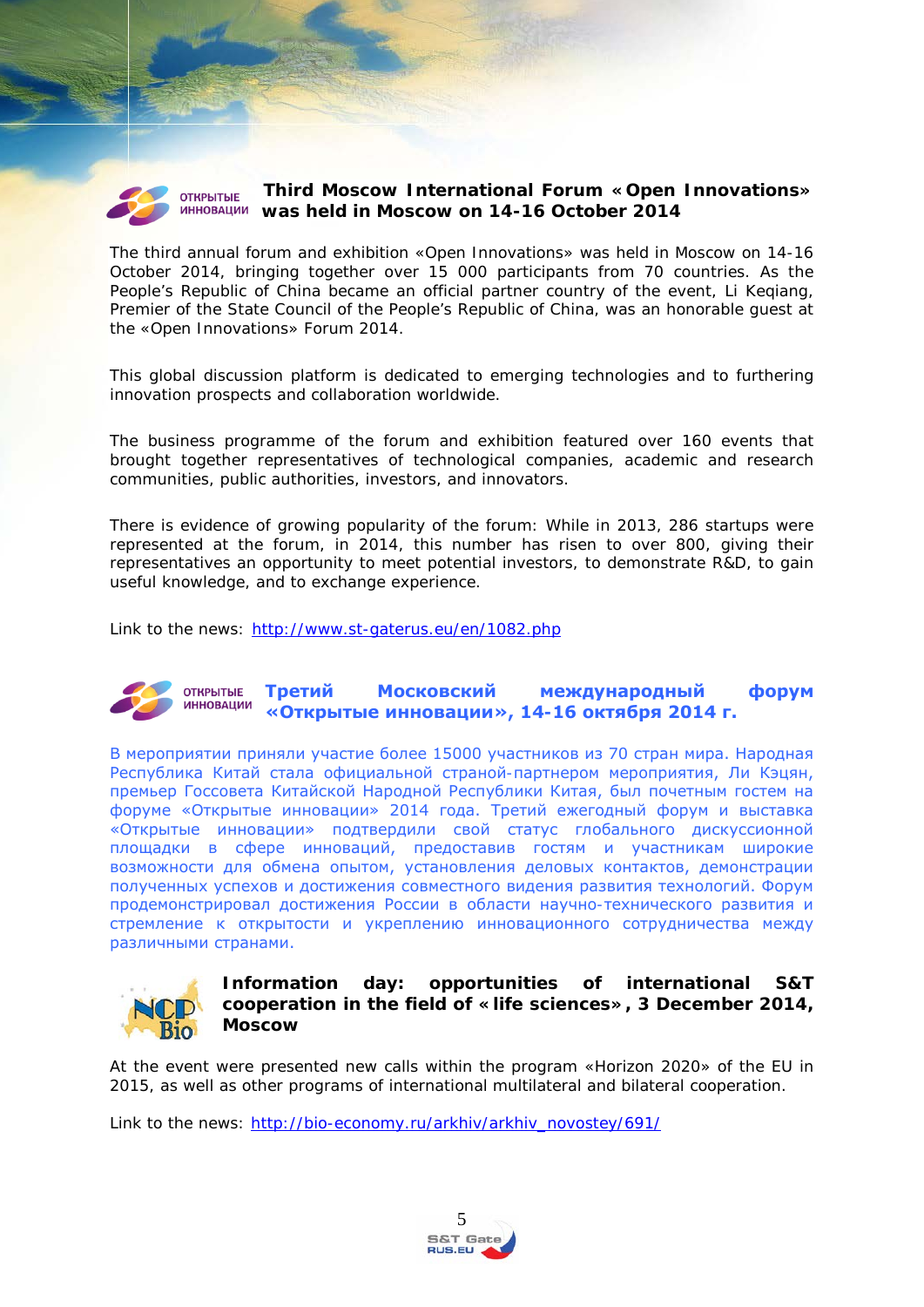<span id="page-5-0"></span>

**Информационный день: Возможности международного научно-технологического сотрудничества в области «Науки о жизни», 3 декабря 2014 г., Москва**

На мероприятии были представлены новые конкурсы программы «Горизонт 2020» ЕС на 2015 год, а также другие программы международного многостороннего и двустороннего сотрудничества.

*Ссылка на описание мероприятия: http://bio-economy.ru/arkhiv/arkhiv\_novostey/691/*



<span id="page-5-1"></span>**Workshop/Webinar «Fostering R&D-cooperations between German and Russian stakeholders in the bioeconomy, especially in the industrial biotech area», 5 December 2014.**

The first purpose of the seminar was discussion and formation of topics and projects which can be submitted as part of the program of the Russian-German cooperation in the field of industrial biotechnology and bioeconomy, the second purpose was creation of consortia for joint participation in the program «Horizon2020».



<span id="page-5-2"></span>**Российско-Германский семинар по промышленной биотехнологии и биоэкономике, 5 декабря 2014 г., Москва**

Цель семинара — обсуждение и формирование тематик и проектов для их последующего представления в рамках реализации программы российскогерманского сотрудничества в области промышленной биотехнологии и биоэкономики, а также создание консорциумов для совместного участия в программе «Горизонт2020».

*Подробнее об указанных событиях можно узнать здесь: [http://bio](http://bio-economy.ru/arkhiv/arkhiv_novostey/697/)[economy.ru/arkhiv/arkhiv\\_novostey/697/](http://bio-economy.ru/arkhiv/arkhiv_novostey/697/)*





 $6<sup>6</sup>$ 5&T Gate RUS.EU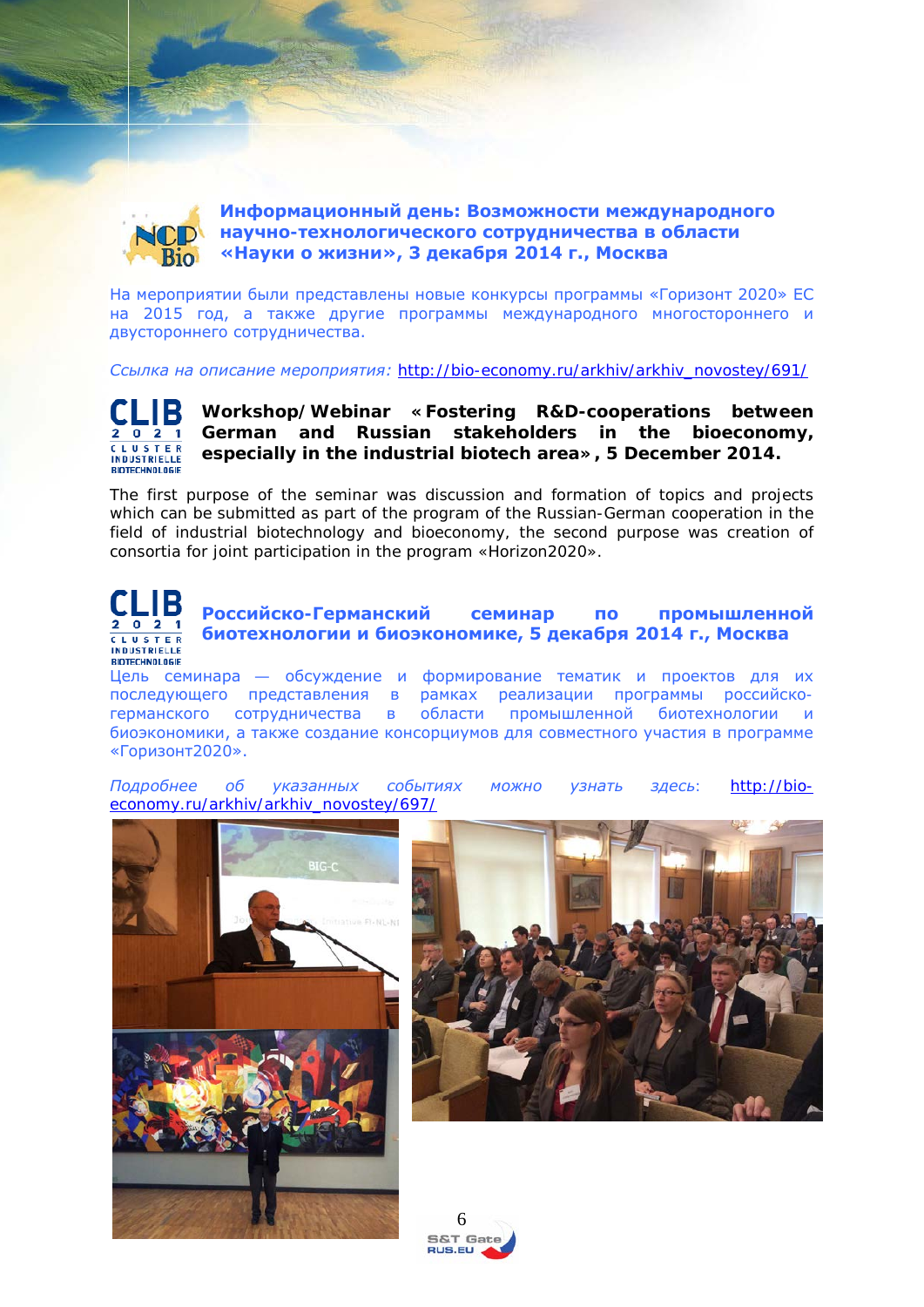# <span id="page-6-0"></span>**Programs, projects and initiatives**

## <span id="page-6-1"></span>**Программы, проекты, инициативы**



<span id="page-6-2"></span>**Federal Targeted Program «Research and development on priority directions of scientific-technological complex of Russia in 2014 - 2020 years»**

**International cooperation** in the framework of the Federal Targeted Program:

**Section 2.1** is devoted to the international bilateral and multilateral cooperation and it is aimed at the formation and effective functioning of a competitive R&D sector in field of applied science. According to it, the joint research is carried out in the framework of joint coordinated calls.

Objectives: to integrate Russian science in the international research area; broadening the international S&T cooperation and the promotion of the effective cooperation between Russian and foreign research organizations; generating new knowledge, bestpractice transfer and introduction new advanced technologies.

The selection of mutual priorities for cooperation is based on the existing intragovernmental and intra-ministerial agreements. The selection of the joint projects will be conducted through open calls.

**Section 2.2** is devoted to the cooperation with the EU and it s MSs. According to it, the joint research are carried out in the framework of joint coordinated calls.

Objectives: the integration of Russian science in the European Research Area; widening of the international S&T cooperation and the promotion of the stable cooperation relations between Russian and European research organizations; generating new knowledge, best-practice transfer and introduction new advanced technologies.

The selection of mutual priorities for cooperation is based on the existing intragovernmental and intra-ministerial agreements. The selection of the joint projects will be conducted via open calls.

#### **The results of the Section 2.1 in 2014:**

- $\checkmark$  10 calls: 5 joint, 5 bottom-up (based on the formation of the topics).
- $\checkmark$  58 projects were supported.
- $\checkmark$  Budget 500.83 million rubles.

#### **The results of the Section 2.2 in 2014:**

- $\checkmark$  9 calls: 2 joint, 7 bottom-up (on the basis of the formation of the topics).
- $69$  projects were supported.
- $\checkmark$  Budget 698.67 million rubles.



<span id="page-6-3"></span>Федеральная целевая программа «Исследования **разработки по приоритетным направлениям развития научно-технологического комплекса России на 2014—2020 годы»**

**Международное сотрудничество** в рамках Федеральной целевой программы:

**Мероприятие 2.1** Проведение исследований в рамках международного многостороннего и двустороннего сотрудничества.

**Мероприятие 2.2** Поддержка исследований в рамках сотрудничества со странами Европейского союза.

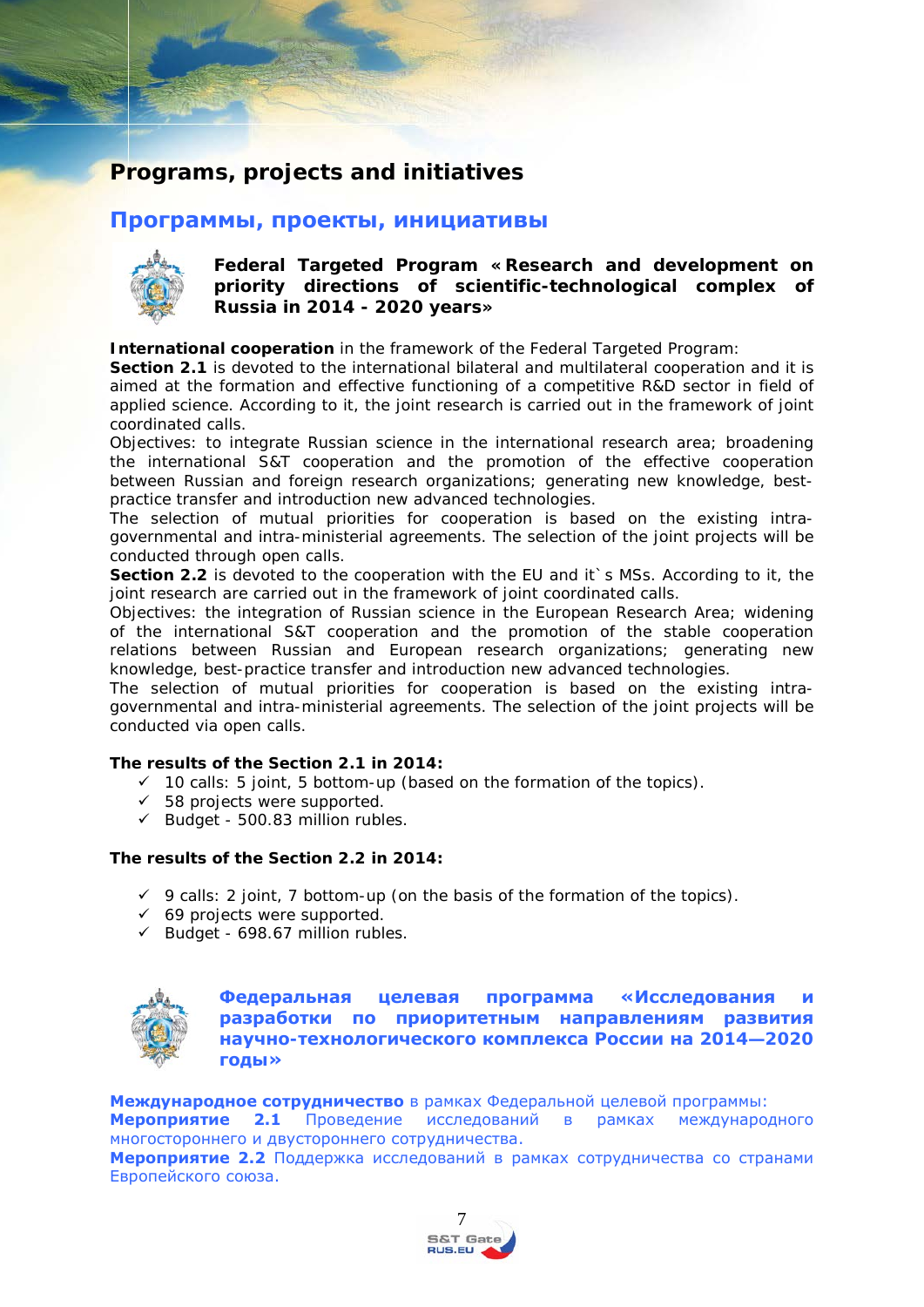#### **Результаты Мероприятия 2.1 в 2014 году:**

- $\leq$  10 конкурсов: 5 совместных, 5 инициативных (по итогам формирования тематик).
- 58 проектов поддержано.
- Бюджет 500,83 млн. рублей.
- **Результаты Мероприятия 2.2 в 2014 году:**
	- 9 конкурсов: 2 совместных, 7 инициативных (по итогам формирования тематик).
	- 69 проектов поддержано.
	- Бюджет 698,67 млн. рублей.

#### *Полная информация доступна на сайте: <http://www.fcpir.ru/>*

#### **Ministry of Education and Science of the Russian Federation nominated National Contact Points**

- Central Aerohydrodynamic Institute (NCP **Space**).
- Pushino State Institute of Natural Sciences (NCP **Climate action**).
- $\checkmark$  A.N. Bach Institute of Biochemistry of the Russian Academy of Sciences (NCP **Food security, sustainable agriculture, marine and maritime research and the bio-economy & Biotechnology**).
- Lomonosov Moscow State University (NCP **Health**).
- Moscow Power Engineering Institute (National Research University) (NCP **Secure, clean and efficient energy**).
- National University of Science and Technology «MISIS» (NCP **Infrastructure**s).
- $\checkmark$  National Association of Research and Educational e-Infrastructures e-Arena (NCP) Information and Communication Technologies, **ICT**).
- V. Kurchatov Institute of Atomic Energy (NCP **Nanotechnologie, advanced materials and advanced manufacturing and processing**).

<span id="page-7-0"></span>The NCPs in other areas stay the same as in the 7th Framework Programme of the EU.

#### **Министерство образования и науки Российской Федерации провело конкурсный отбор на реализацию функций Национальных контактных точек.**

- Центральный аэрогидродинамический институт имени профессора Н. Е. Жуковского (НКТ Аэронавтика).
- Пущинский государственный естественно-научный институт (НКТ Окружающая среда).
- Институт биохимии им. А.Н.Баха Российской академии наук (НКТ Продовольственные и сельскохозяйственные биотехнологии).
- Московский государственный университет имени М.В.Ломоносова (НКТ Исследования в области здравоохранения).
- Национальный исследовательский университет «МЭИ» (НКТ Неядерная энергетика).
- Национальный исследовательский технологический университет «МИСиС» (НКТ Исследовательские инфраструктуры).
- Национальная ассоциация исследовательских и научно-образовательных электронных инфраструктур «e-АРЕНА» (НКТ Информационнокоммуникационные технологии).
- Национальный исследовательский центр «Курчатовский институт» (НКТ Нанотехнологии).

По другим направлениям продолжают работу НКТ, функционировавшие в 7 Рамочной Программе ЕС.

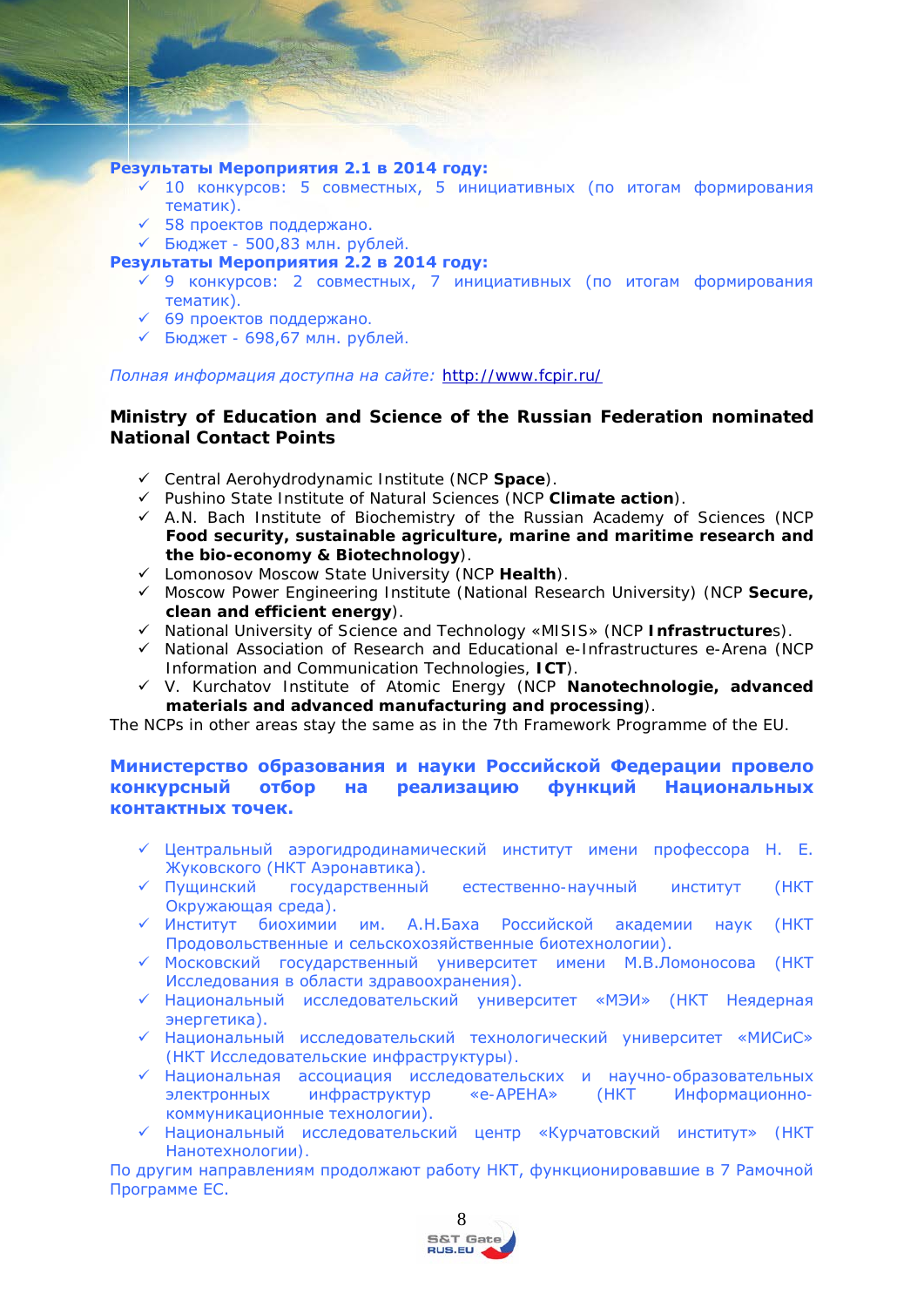

#### **Joint Call RF-DE «Bioeconomy International 2014»**

Federal Ministry of Education and Research of the Federal Republic of Germany in the framework of the Bioeconomy International 2014 announced the competitive selection of joint Russian-German projects for

research in the field of industrial biotechnology / Bioeconomy. The deadline for submission of proposals was 27 March 2014. The result of this call: three joint Russian-German projects.

*Web-site of the Bioeconomy International 2014: [https://www.bioeconomy](https://www.bioeconomy-international.de/)[international.de/](https://www.bioeconomy-international.de/)*



#### <span id="page-8-0"></span>**Совместный Конкурс российско-германских проектов по проведению исследований в области промышленной биотехнологии/биоэкономики**

Федеральное министерство образования и научных исследований Федеративной Республики Германии в рамках программы Bioeconomy International 2014 объявило о проведении конкурсного отбора совместных российско-германских проектов по проведению исследований в области промышленной биотехнологии/биоэкономики. Крайний срок для подачи предложений был 27 марта 2014.

Результатом конкурса стали 3 совместных российско-германских проекта.

*Информация о конкурсе в рамках программы Bioeconomy International 2014: <https://www.bioeconomy-international.de/>*



#### <span id="page-8-1"></span>**Joint Call for Innovation Projects**

The goal of the call was to create a long-term research collaboration in the field of innovation between EU Member States/Associated Countries and Russia. Innovative research collaboration of a high standard between teams from EU Member States and/or Associated Countries and Russia were supported through an open competition.

EU-Russia collaborative innovation projects can be funded in research areas thematically assigned to innovative technologies of high utilization and with a high market potential and of particular importance for the EU as well as for Russia.

By innovation projects are meant joint R&D projects designed to lead to innovative products, services or processes of significant economic and/or societal value. Compared to the rather advanced cooperation between the EU and Russia in the field of basic research, the cooperation in the field of innovation still bears a lot of potential to be exploited. Against this background this joint activity shall also address applied research and technology development implemented by small sized innovative research performing enterprises in Russia in partnership with universities and/or non-university public or private research performing institutions/companies from EU.

Call closed: 28 May 2014

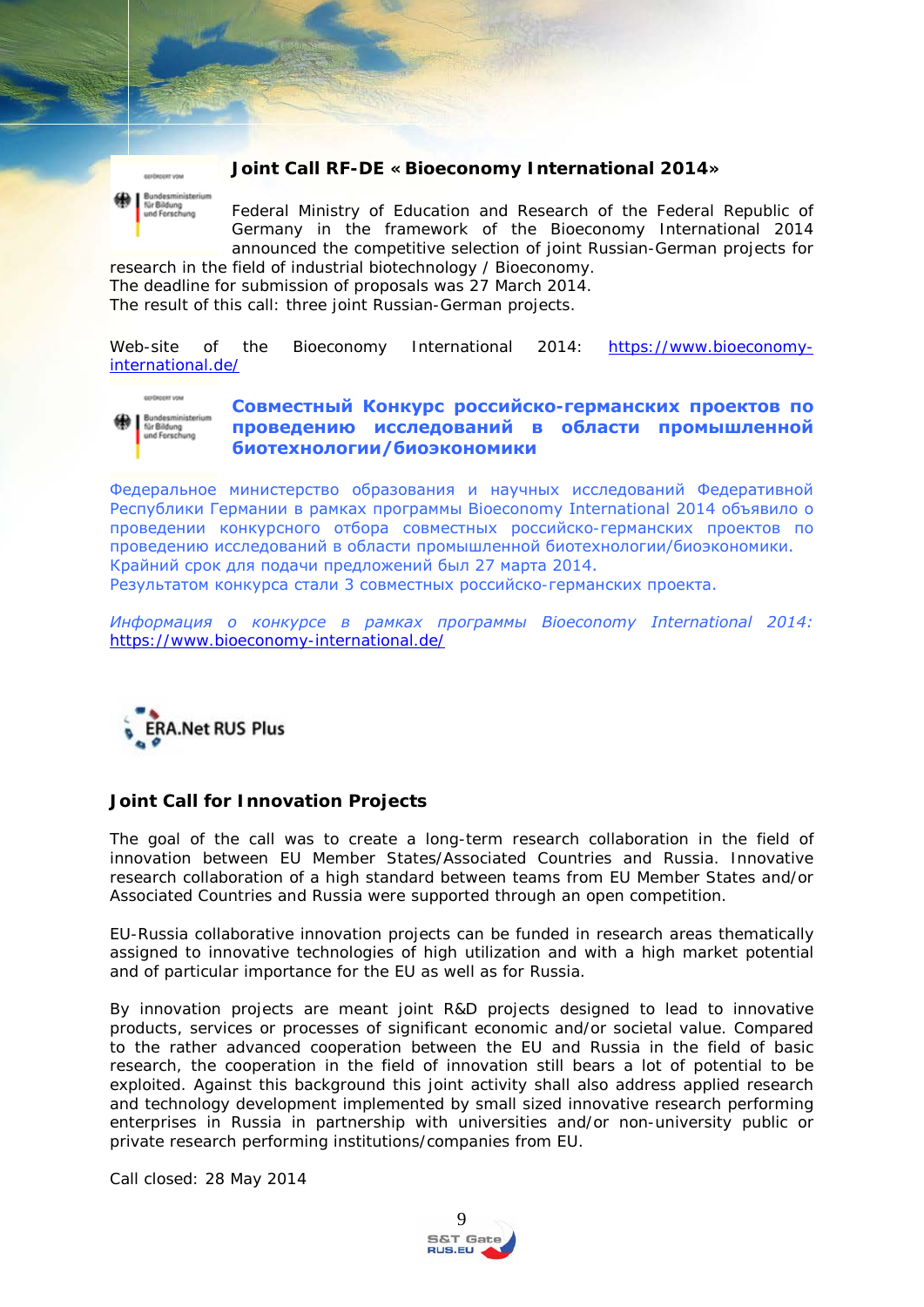## <span id="page-9-0"></span>**Joint Call for S&T Projects**

The goal of the call was to create long-term research collaboration in the fields of research and innovation between EU MS/AC and Russia.

By S&T projects are meant joint Research and Development (R&D) projects undertaken by a partnership of institutions («consortium») designed to produce new knowledge through fundamental, experimental and/or theoretical scientific research, whereby each team of the partnership actively pursues specific objectives with a view to pooling the results to contribute to common, well-defined objectives. Call closed: 25 September 2014.

*Information about project is here:<http://eranet-rus.eu/en/196.php> And here: [http://ec.europa.eu/programmes/horizon2020/en/news/eu-and-russia-uniting](http://ec.europa.eu/programmes/horizon2020/en/news/eu-and-russia-uniting-name-science)[name-science](http://ec.europa.eu/programmes/horizon2020/en/news/eu-and-russia-uniting-name-science)*



#### **Совместный конкурс инновационных проектов**

Со стороны России в конкурсе принимал участие Фонд содействия развитию малых форм предприятий в научно-технической сфере

- Сумма финансирования на 1 участника 200 000 евро.
- Продолжительность 18-30 месяцев.
- $\checkmark$  100% софинансирование.

#### **Совместный конкурс научно-технических проектов**

Конкурс проводят Минобрануки России и Российский Фонд Фундаментальных исследований (РФФИ) в рамках ERA NET PLUS RUS

- $\checkmark$  Финансирование  $\sim$  1.5 млн. рублей в год.
- На данном этапе российский участник должен выбрать для себя одну схему финансирования - через РФФИ или Минобрануки России.
- Предварительная заявка подается координатором проекта на английском языке на сайте проекта: [http://partnering.pt](http://partnering.pt-dlr.de/Account/Register/eranetrusplus)[dlr.de/Account/Register/eranetrusplus](http://partnering.pt-dlr.de/Account/Register/eranetrusplus)
- Срок подачи заявок на участие: 25 сентября 2014.

*Подробная информация о проекте: <http://eranet-rus.eu/en/196.php>*

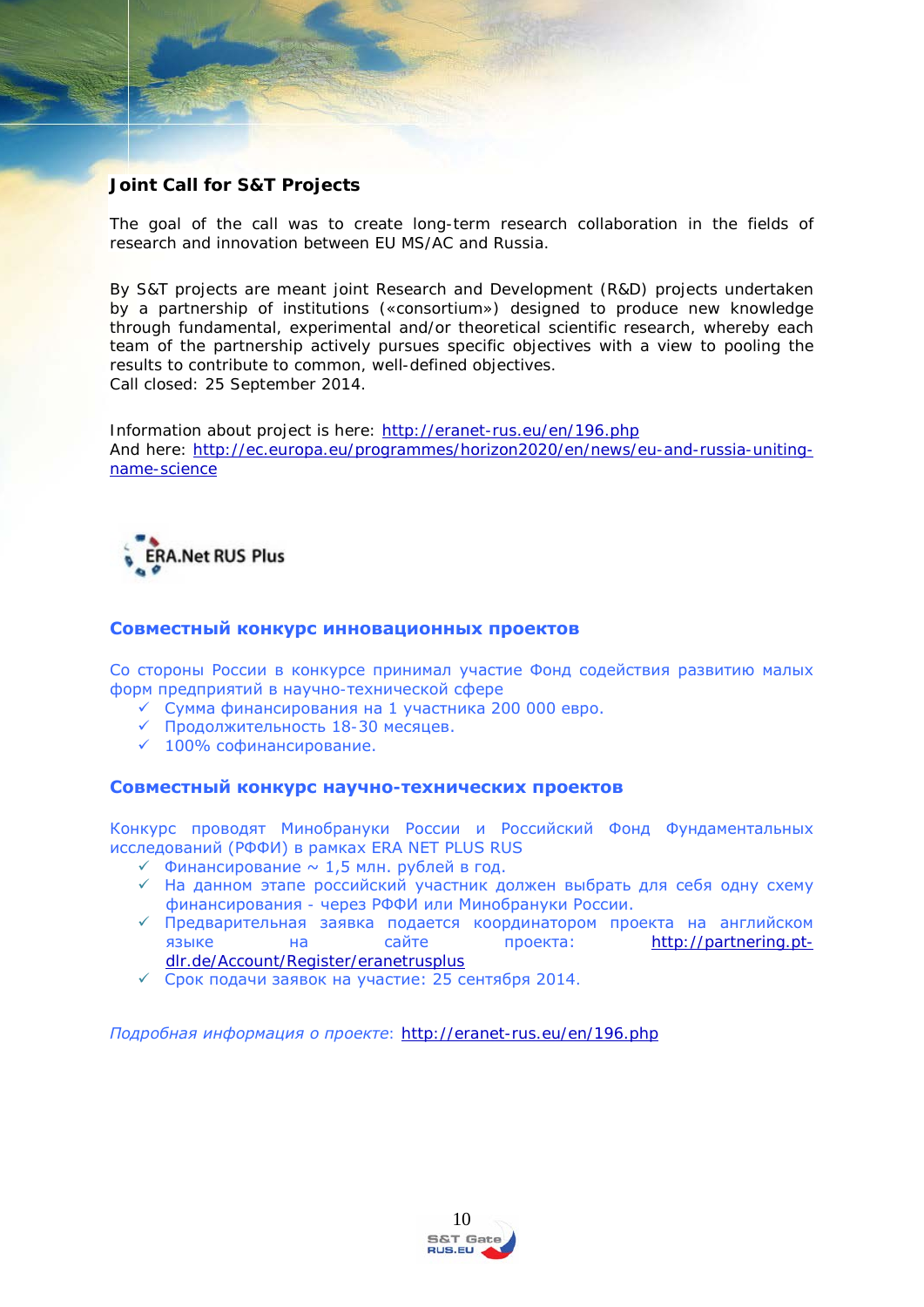## **Russian Scientific Fund (RSF), call for priority activities RSF**

«Fundamental research and exploratory research by international scientific groups». Fund supported the international scientists realizing their researches on the basis of Russian scientific and educational organizations.

- $\checkmark$  Supported 30 joint projects in the fields:
	- o Mathematics, computer science.
	- o Physics and space science.
	- o Chemistry and materials science.
	- o Biology and life sciences.
	- o Basic research for medicine.
	- o Earth Science.
	- o Humanities and Social Sciences.
	- o Engineering science.
- $\checkmark$  About 200 Russian researchers from 9 regions of Russia received grants.
- $\checkmark$  As the foreign partners involved experts from 23 countries.
- $\checkmark$  Grants are allocated to 3 years.
- $\checkmark$  The size of each grant is between 5 and 10 million rubles annually.
- $\checkmark$  More than 450 projects participated in the call.

#### <span id="page-10-0"></span>**Российский научный фонд (РНФ), конкурс на получение грантов по приоритетному направлению деятельности РНФ**

- «Проведение фундаментальных научных исследований и поисковых научных исследований международными научными группами». Поддержку фонда получили международные научные группы, осуществляющие исследования на базе российских научных и образовательных организаций.

- Поддержано 30 международных проектов по направлениям:
	- o Математика, информатика и науки о системах.
	- o Физика и науки о космосе.
	- o Химия и науки о материалах.
	- o Биология и науки о жизни.
	- o Фундаментальные исследования для медицины.
	- o Науки о Земле.
	- o Гуманитарные и социальные науки.
	- o Инженерные науки.
- Грантами охвачено около 200 российских исследователей из 9 регионов России.
- В качестве зарубежных партнеров привлечены специалисты из 23 стран.
- Гранты выдаются на 3 года.
- $\checkmark$  Размер каждого гранта составляет от 5 до 10 миллионов рублей в год.
- Более 450 проектов приняли участие в конкурсе.

*Ссылка на событие*: *<http://www.rscf.ru/node/1096>*

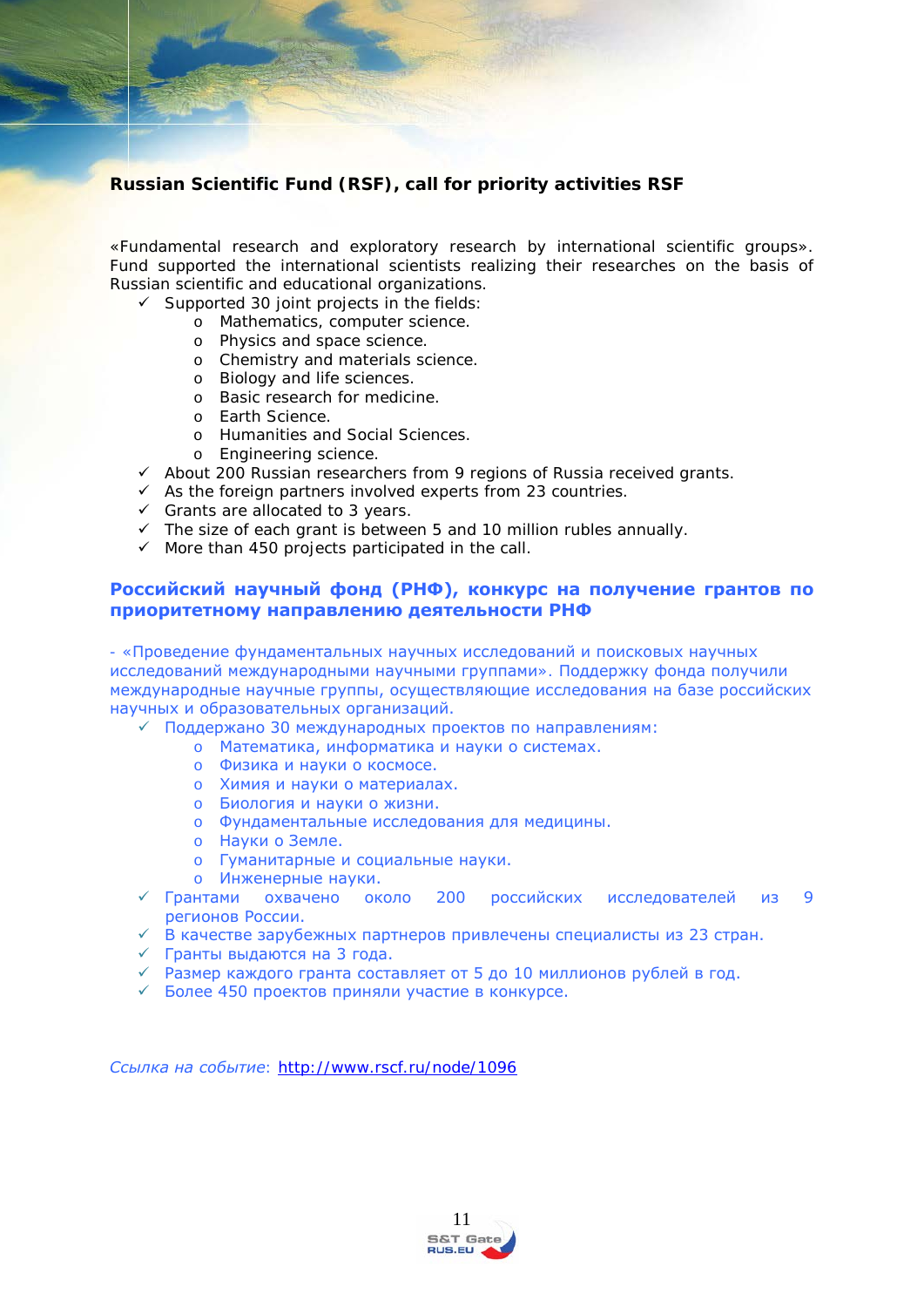# <span id="page-11-0"></span>**Open Calls**

# <span id="page-11-1"></span>**Открытые конкурсы**

# **1. Finnish-Russian call for SMEs**

 Tekes and FASIE (the Foundation for Assistance to Small Innovative Enterprises) are opening the 5th call for proposals for SME companies in Finland and Russia.

Joint projects must include at least one company from each country. The goal is to launch market-oriented research and development projects that develop innovative products and services. The Finnish participant is funded by Tekes and the Russian party by FASIE.

Application period: Wed 15.10.2014 - Sun 15.02.2015

The call offers Finnish SMEs an outstanding opportunity to start cooperation with Russian companies. The call for proposals ends on 15 February 2015.

- $\checkmark$  Application / proposal must be submitted with the obligatory participation of at least two partners: one Russian small innovative and one Finnish small / medium enterprises. other organizations, such as universities and research institutes, can take participation, but only as additional partners in the consortium (the principal applicant must be a small business). The funds allocated by funding organizations may be transferred to these organizations only subcontracts in accordance with the internal rules of the financing of each party.
- $\checkmark$  Finland: Requirements for businesses: the consolidated number of employees must not exceed 250 people, the annual turnover of the company shall not exceed EUR 50 million and / or annual balance shall not exceed 43 million euros. Enterprises with the number of employees exceeding 250 people, but who are interested in a joint project with the Russian party, should contact the program coordinator from the Finnish side.
- $\checkmark$  Russia: requirements for small businesses: in accordance with the laws governing the activities of small businesses.
- $\checkmark$  The project must demonstrate visible benefits and added value that arises as a result of cooperation between the two countries small companies (commercial benefits, access to research infrastructure, etc.).
- The project should demonstrate a significant contribution on the part of participants from both countries (works must be distributed among the applicants).
- Funding can be started no earlier than July 1, 2014. Duration of works should be between 18 to 24 months.

*About Finnish-Russian call for SMEs: [http://www.tekes.fi/en/whats-going-on/application](http://www.tekes.fi/en/whats-going-on/application-schedules/finnish-russian-call-for-smes1/)[schedules/finnish-russian-call-for-smes1/](http://www.tekes.fi/en/whats-going-on/application-schedules/finnish-russian-call-for-smes1/)*

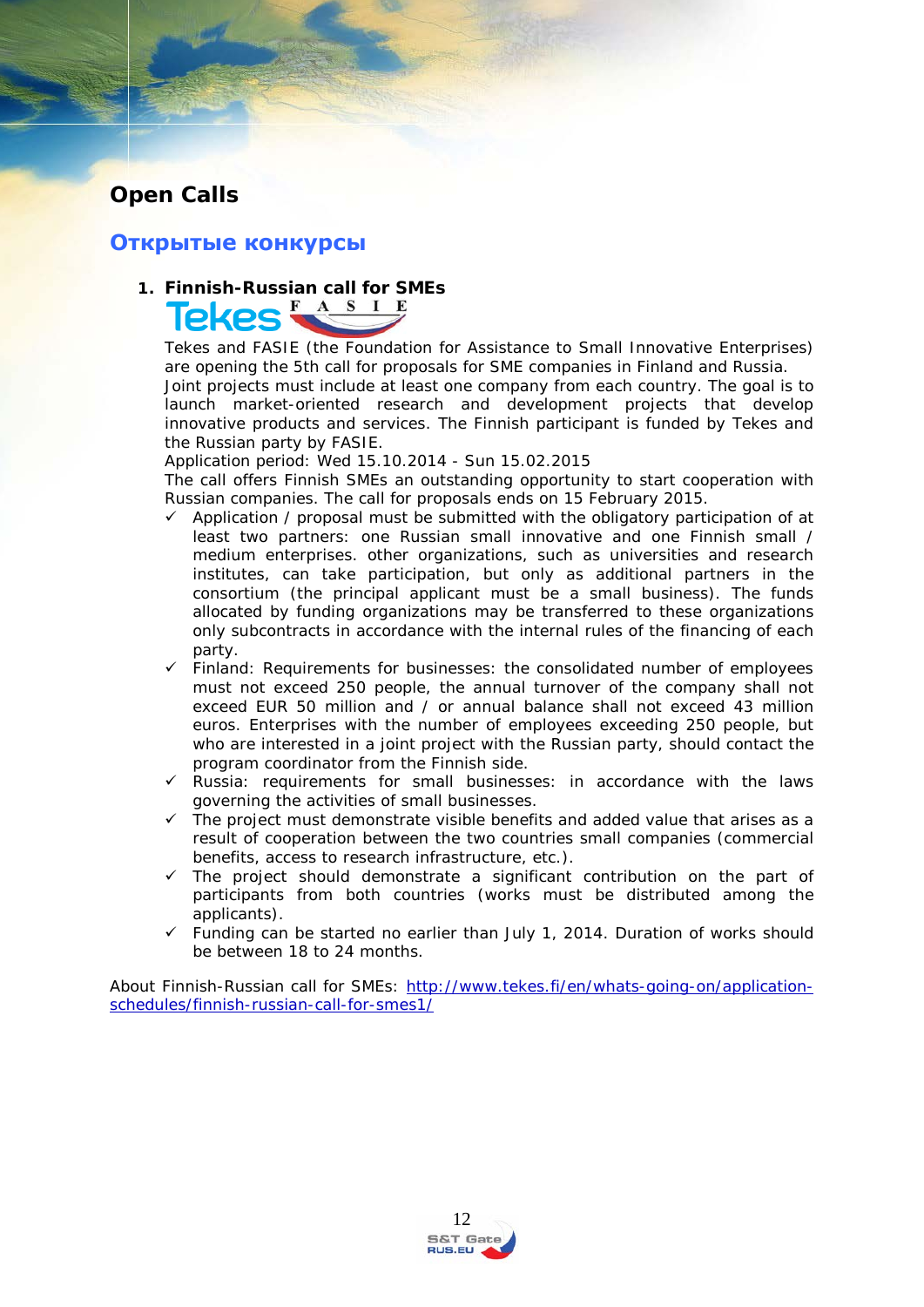**1. Фонд содействия развитию малых форм предприятий в научнотехнической сфере и Тekes**



Фонд содействия развитию малых форм предприятий в научно-технической сфере и Финское агентство финансирования технологий и инноваций Тekes объявляют о начале сбора предложений на проведение совместных проектов в области прикладных исследований и инноваций для российских и финских малых инновационных компаний. Участникам предлагается представить совместные предложения/заявки на проведение проектов в области НИОКР и инноваций **до 15 февраля 2015 года**.

Заявка/Предложение должно быть подано с обязательным участием как минимум двух партнеров: одного российского малого инновационного предприятия и одного финского малого/среднего предприятия. Участие других организаций, таких как Университеты или исследовательские институты возможно и приветствуется, но только в качестве дополнительных партнеров в консорциуме (основным заявителем должно выступать малое предприятие). Средства, выделяемые финансирующими организациями, могут быть переданы этим организациям только по договорам субподряда в соответствии с внутренними правилами финансирования каждой из сторон.

Продолжительность работ должна составлять от 18 до 24 месяцев.

*Полная информация о конкурсе доступна по ссылке: <http://www.fasie.ru/programmy/qrazvitieq/mezhdunarodnye/rossijsko-finskaya>*

#### **2. EuroTransBio**



EuroTransBio - is an international funding initiative supported by European program owners. It has established itself as the preferred funding instrument for small and medium sized enterprises (SMEs), collaborating in the area of modern biotechnology. The mission of ETB is to foster the competitiveness of the European biotechnology industry by supporting research intensive SMEs and their strategic partner with the aim of achieving a thriving European biotechnology industry.

- $\checkmark$  The overall budget allocated for this call is of at least 16 million euro.
- $\checkmark$  The deadline for submitting proposals is the 30th of January 2015.
- $\checkmark$  The applicants will be informed about the ETB-funding recommendations by July 2015.

*See more at:<https://www.eurotransbio.eu/>*

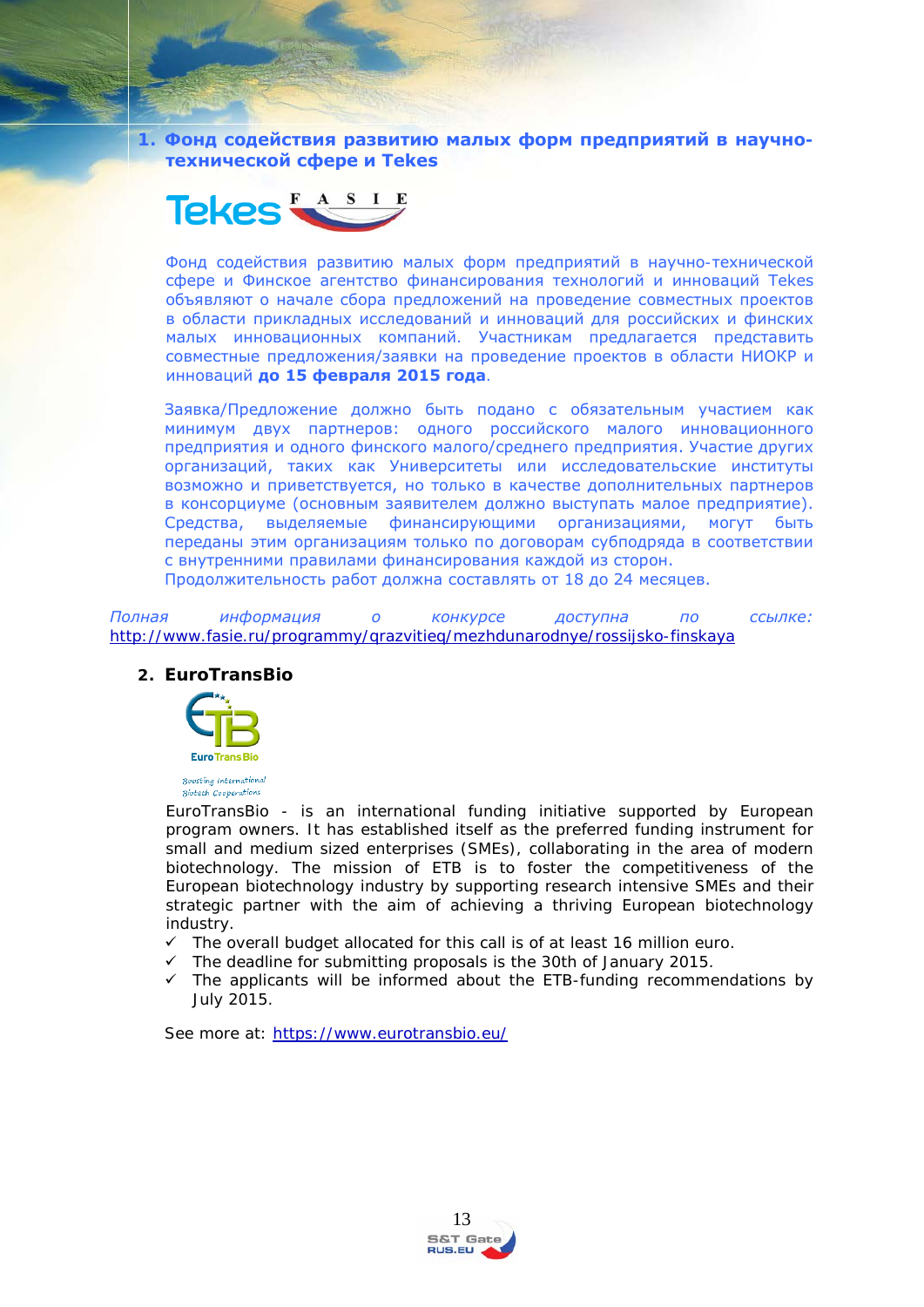**2. EuroTransBio.**



EuroTransBio - многосторонние конкурсы на выполнение совместных европейско-российских проектов в области прикладных исследований по направлению «Биотехнологии».

- Общий бюджет конкурса составляет 16 миллионов евро.
- $\checkmark$  Крайний срок подачи предложений: 30 января 2015.

*Подробная информация о конкурсе доступна по ссылке: <https://www.eurotransbio.eu/>*

#### ERA & IB **3.**

ERA-IB is an ERA-NET funded from the European Commission's sixth Framework Programme (FP6). 17 partners and 5 observers from 12 states decided to organize the network ERA-IB. The ERA-IB network started in 2006 and within its five-year duration the partners aimed to reduce fragmentation of national research efforts and to achieve sufficient critical mass and better use of scarce resources in the field of Industrial Biotechnology.

- $\checkmark$  The project proposal should contain at least 3 and no more than 8 participants from at least three partner countries ERA-IB. Submission of proposal is done in 2 stages:
	- o preliminary version of the proposal;
	- o final version of the proposal.
- $\checkmark$  The maximum amount of funding allocated to the Fund-action 8 million rubles for the project for a period of 2 years.

*See more at: [www.era-ib.net](http://www.era-ib.net/)*



Проект действует по принципу всех инициатив ЭРАНЕТ. Данная инициатива заключается в осуществлении многосторонних конкурсов на проведение совместных европейско-российских проектов в области исследований в сфере биотехнологий.

- Проект заявки должен включать не менее 3 и не более 8 участников из минимум 3 стран-партнеров ERA-IB. Подача заявок проходит в два этапа:
	- o предварительный вариант заявки;
	- o окончательный вариант заявки.
- Максимальный размер финансирования, выделяемый Фондом содействия 8 миллионов рублей на проект сроком на 2 года.

*Полная информация о проекте*: *[www.era-ib.net](http://www.era-ib.net/)*

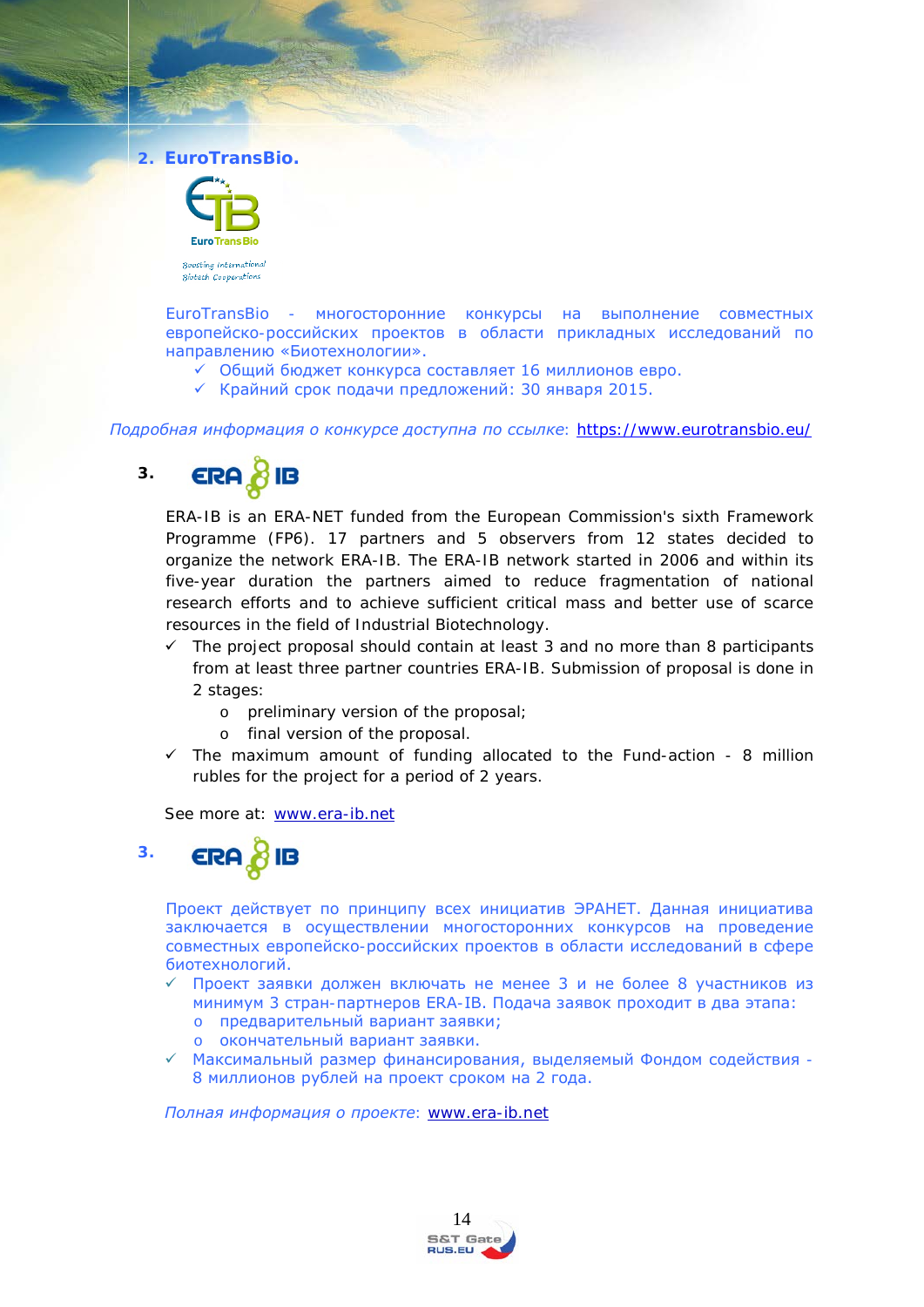**4. Foundation for Assistance to Small Innovative Enterprises in science and technology, together with the French innovation agency BPIFrance**

# A S I E

**bpifrance** | SERVIR L'AVENIR<br>announces the continuation of collecting proposals for joint Franco-Russian projects aimed at the creation of innovative products and technological developments. The support can be provided to the Franco-Russian research projects aimed at priority technology, from the point of view of the French and Russian sides, , without limitation in the thematic areas.

- An application / proposal must be submitted with the obligatory participation of at least two partners: one Russian small innovative companies and one French small / medium enterprises. Participation of other organizations, such as universities and research institutes, is encouraged, but only as additional partners in the consortium (a small business must be the principal applicant). The funds allocated by funding organizations may be transferred to these organizations only subcontracts in accordance with the internal rules of the financing of each party.
- $\checkmark$  France: small or medium-sized enterprises.
- $\checkmark$  Russia: requirements for small businesses: in accordance with the laws governing the activities of small businesses (Article 4 of the Federal Law Nº 209).
- $\checkmark$  The project must demonstrate visible benefits and added value that arises as a result of cooperation between the two countries small companies (commercial benefits, access to research infrastructure, etc.).
- $\checkmark$  The project must demonstrate a significant contribution on the part of participants from both countries (works must be distributed among the applicants).
- The duration of the work should be between 18 to 24 months.

**Application period: not limited.** Proposals approved by the Expert Council, may be eligible for funding: French companies have access to interest-free loans of up to EUR 500 000; Russian companies can count on the allocation of no more than 7 million rubles for the project (by the Assistance Fund), provided that the funding for the work should be conducted on a parity basis (R & D by the Fund, the rest, needed to create a product - at the expense of the applicant).

Financing of projects in each country will be in accordance with the rules and procedures of each sponsoring organization.

**4. Фонд содействия развитию малых форм предприятий в научнотехнической сфере и Французское Инновационное Агентство BPIFrance**



 Данная инициатива проводится в рамках Соглашения о сотрудничестве в области промышленных и технологических разработок между Францией (от имени BPI France) и Россией (от имени Фонда содействия развитию малых форм предприятий в научно-технической сфере) от 16.06.2009 г. Основная цель программы – стимулирование и развитие двусторонней научнотехнологической кооперации между российскими и французскими малыми инновационными предприятиями, проводящими прикладные исследования.

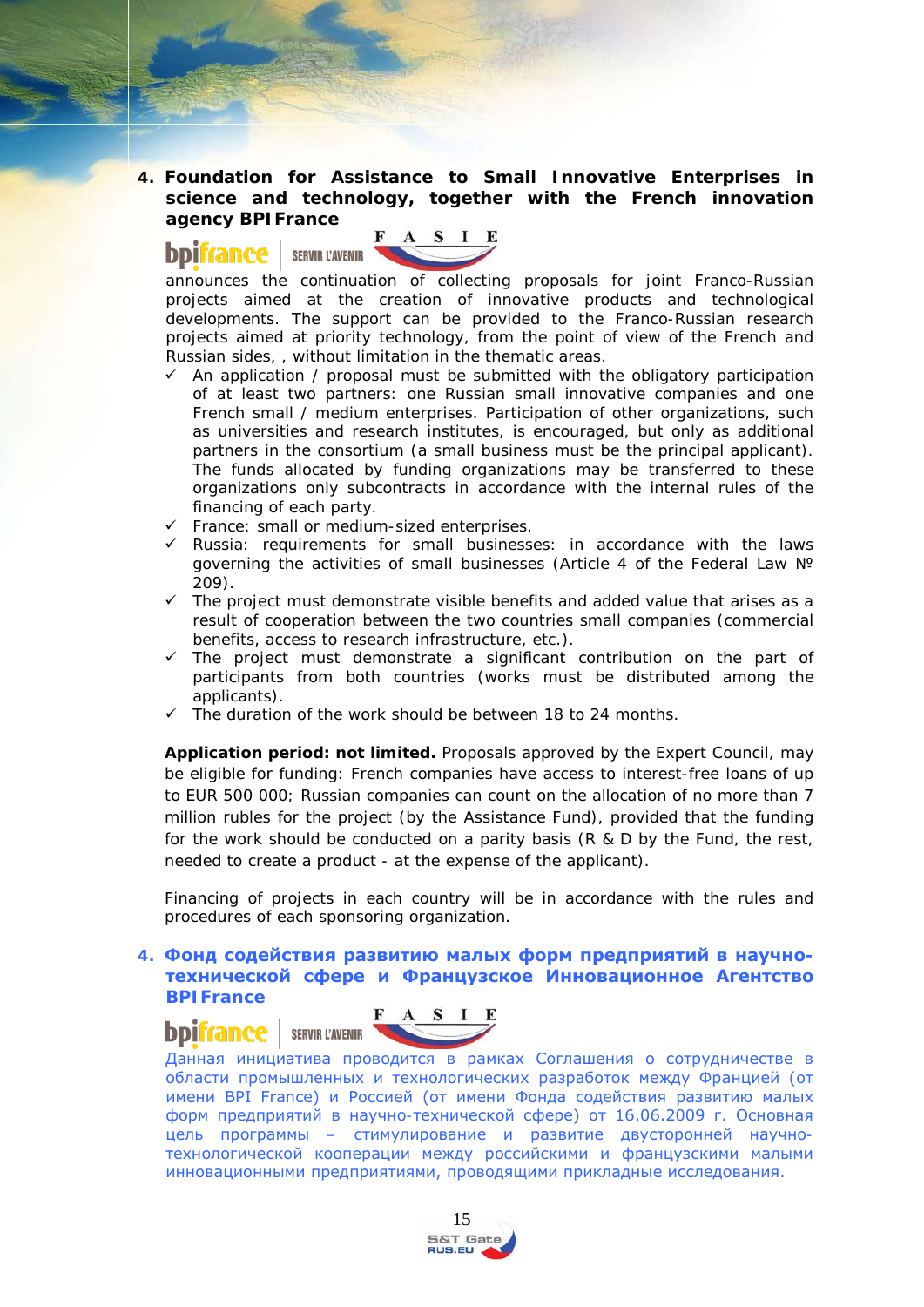Поддержка может быть оказана франко-российским исследовательским проектам, направленным на приоритетные, с точки зрения французской и российской сторон, технологии, без ограничения по тематическим областям.

- Заявка/Предложение должно быть подано с обязательным участием как минимум двух партнеров: одного российского малого инновационного предприятия и одного французского малого/среднего предприятия. Участие других организаций, таких как университеты или исследовательские институты, возможно и приветствуется, но только в качестве дополнительных партнеров в консорциуме (основным заявителем должно выступать малое предприятие). Средства, выделяемые финансирующими организациями, могут быть переданы этим организациям только по договорам субподряда в соответствии с внутренними правилами финансирования каждой из сторон.
- Франция: малые или средние предприятия.
- Россия: требования, предъявляемые к малым предприятиям: в соответствии с законодательством, регулирующим деятельность субъектов малого предпринимательства (Статья 4, Федеральный закон № 209).
- Проект должен продемонстрировать видимые преимущества и добавленную стоимость, возникающую в результате сотрудничества малых компаний двух стран (коммерческая выгода, доступ к исследовательской инфраструктуре и т.д.).
- Проект должен продемонстрировать ощутимый вклад со стороны участников из обеих стран (выполнение работ должно быть распределено между заявителями).
- Продолжительность работ должна составлять от 18 до 24 месяцев.

**Крайнего срока подачи заявки нет. Заявки могут быть поданы в любое время.** Предложения, одобренные Экспертным советом, могут рассчитывать на получение финансирования в следующем порядке: французские компании получают доступ к беспроцентному кредиту на сумму до 500000 Евро; российские компании могут рассчитывать на выделение не более 7 миллионов рублей на проект (со стороны Фонда содействия), при условии, что финансирование работ должно вестись на паритетной основе (НИОКР за счет средств Фонда, остальные, необходимые для создания продукта, работы – за счет заявителя). Финансирование проектов в каждой стране будет осуществляться в соответствии с правилами и процедурами каждой финансирующей организации.

*Более подробная информация предоставлена на сайте Фонда: [http://fasie.ru/obyavleniya/9-obyavleniya-dlya-zayavitelej/1640-fond-sodejstviya](http://fasie.ru/obyavleniya/9-obyavleniya-dlya-zayavitelej/1640-fond-sodejstviya-prodolzhaet-priem-zayavok-sovmestnykh-rossijsko-frantsuzskikh-proektov)[prodolzhaet-priem-zayavok-sovmestnykh-rossijsko-frantsuzskikh-proektov](http://fasie.ru/obyavleniya/9-obyavleniya-dlya-zayavitelej/1640-fond-sodejstviya-prodolzhaet-priem-zayavok-sovmestnykh-rossijsko-frantsuzskikh-proektov)*

#### **5. The Russian Science Foundation (RSF) this year held five calls, the winners received grants of up to 150 million rubles annually.**

RSF intends to support the work in priority areas, where each project can receive up to six million rubles annually. Three priorities was defined. This is the development of new approaches to the fight against infectious diseases, new technologies for the extraction and processing of heavy oil, and finally, new production technologies.

- $\checkmark$  Call started on December 15 and will last until February 2, 2015.
- $\checkmark$  Funding: from 4 to 6 million rubles annually.
- $\checkmark$  The number of scientists in a team can not exceed 10 people.
- $\checkmark$  In addition, scientists, having two or more grants, fund will not be able to participate in it. In the near future will be determined before the five priorities that will be supported in 2015.

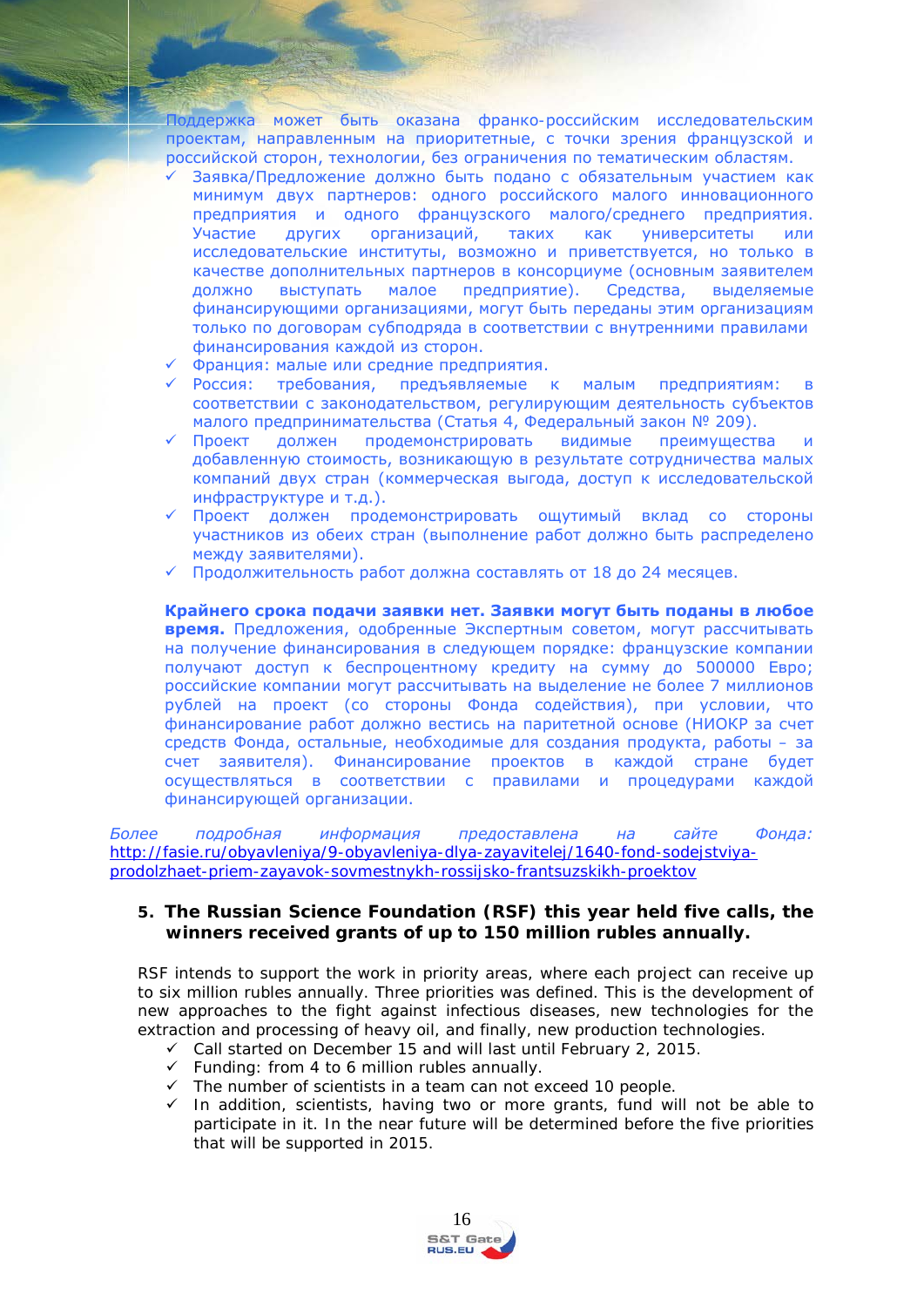#### **5. Объявлены конкурсы Российского научного фонда (РНФ) на 2015 год**

РНФ намерен поддержать работы по приоритетным направлениям, где каждый проект может получить до шести миллионов рублей ежегодно. Три из приоритетов уже определены. Это разработка принципиально новых подходов к борьбе с инфекционными болезнями, новых технологий добычи и переработки тяжелой нефти и, наконец, новых производственных технологий.

Заявочная кампания по этому конкурсу стартовала 15 декабря и продлится до **2 февраля 2015 года**. Размер одного гранта составит от 4 до 6 миллионов рублей ежегодно. У конкурса есть принципиальное отличие: число ученых в коллективе не может превышать 10 человек. Кроме этого ученые, имеющие два или более грантов фонда, не смогут принять в нем участие. В ближайшее время будут определены еще до пяти приоритетов, которые будут поддержаны в 2015 году.

*Более подробная информация указана на сайте Фонда: <http://www.rscf.ru/>*

# **EU programme ERASMUS PLUS 2014 – 2020**

EU programme for education.

#### **Line 1: Credit mobility. «Project on the organization of mobility of students and staff of higher education institutions».**

- <span id="page-16-0"></span> $\checkmark$  Application deadline: March 4th, 2015 at 12:00 (Brussels time).
- $\checkmark$  Duration of project: 16 24 months.
- Target groups:
	- o Students (students of any course, starting from the second year of study, undergraduates, graduate students).
	- o University staff (teachers, staff offices).
- $\checkmark$  Activities / period:
	- o Student mobility (from 3 to 12 months)
	- o Mobility employees (from 5 days to 2 months)
- $\checkmark$  Funding
	- o Student mobility: travel expenses (+ visa, insurance) (from 180 to 1100 euros). Subsistence costs (from 750 to 850 euros per month).
	- o Mobility of employees: travel expenses (+ visa, insurance) (from 180 to 1100 euros). Subsistence costs (from 100 to 160 euros per day).
- $\checkmark$  The cost organizational support:
	- o Up to 100 participants 350 euros for each participant.
	- o More than 100 participants 200 euros for each additional participant.

#### **Line 2: Capacity building.**

- $\checkmark$  Application Deadline: February 10, 2015 at 12:00 Brussels time.
- $\checkmark$  Project Duration: 2 3 years.
- $\checkmark$  Collaborative projects:

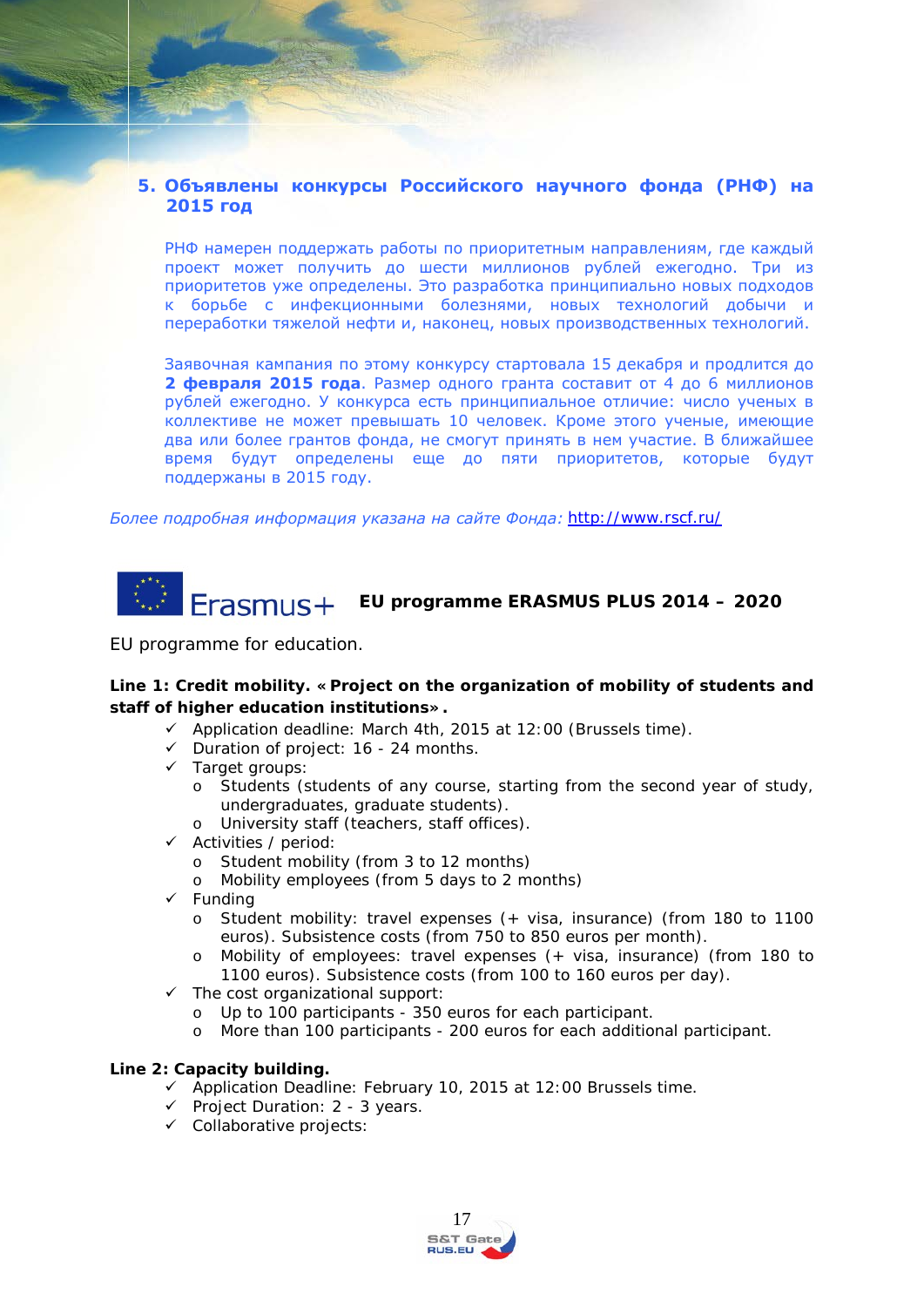- o Development of training programs.<br>
o Modernization of management a
- Modernization of management and operation of higher educational institutions.
- o Strengthening of relations between universities and the wider economic and social environment.
- $\checkmark$  Structural Projects:
	- o Modernization policy development, management of higher education.
	- o Strengthening the relationship between higher education systems and the general economic and social environment.
- $\checkmark$  Funding: from 500 000 to 1 000 000 euros.

#### **The program «Jean Monnet - European Studies».**

- $\checkmark$  Application Deadline: February 26, 2015
- $\checkmark$  Types of projects:
	- o Educational projects.
	- o Other projects.

*Official website of Erasmus Plus: [http://ec.europa.eu/programmes/erasmus](http://ec.europa.eu/programmes/erasmus-plus/index_en.htm)[plus/index\\_en.htm](http://ec.europa.eu/programmes/erasmus-plus/index_en.htm)*



Образовательная программа ЕС, направленная на международное сотрудничество преподавателей и студентов.

**Направление 1: Академическая мобильность «Проекты по организации мобильности студентов и сотрудников высших учебных заведений» (Credit Mobility).**

- <span id="page-17-0"></span> Крайний срок подачи заявок: 4 марта 2015 г. в 12:00 по Брюссельскому времени.
- Продолжительность проекта:16 или 24 месяца.
- Целевые группы:
	- o Студенты (студенты любого курса, начиная со второго года обучения, магистранты, аспиранты).
- Сотрудники университета (преподаватели, сотрудники подразделений).
- Виды деятельности /период:
	- o Мобильность сотрудников (от 5 дней до 2 месяцев)
	- o Студенческая мобильность (от 3 до 12 месяцев)
- Размер гранта
	- Студенческая мобильность: проездные расходы (+ виза, страховка) (от 180 до 1100 евро). Суточные расходы (от 750 до 850 евро в месяц).
	- o Мобильность сотрудников: проездные расходы (+ виза, страховка) (от 180 до 1100 евро). Суточные расходы (от 100 до 160 евро в день).
- Расходы вуза на организационную поддержку:
	- o До 100 участников 350 евро на каждого участника.
	- o Более 100 участников по 200 евро на каждого дополнительного участника.

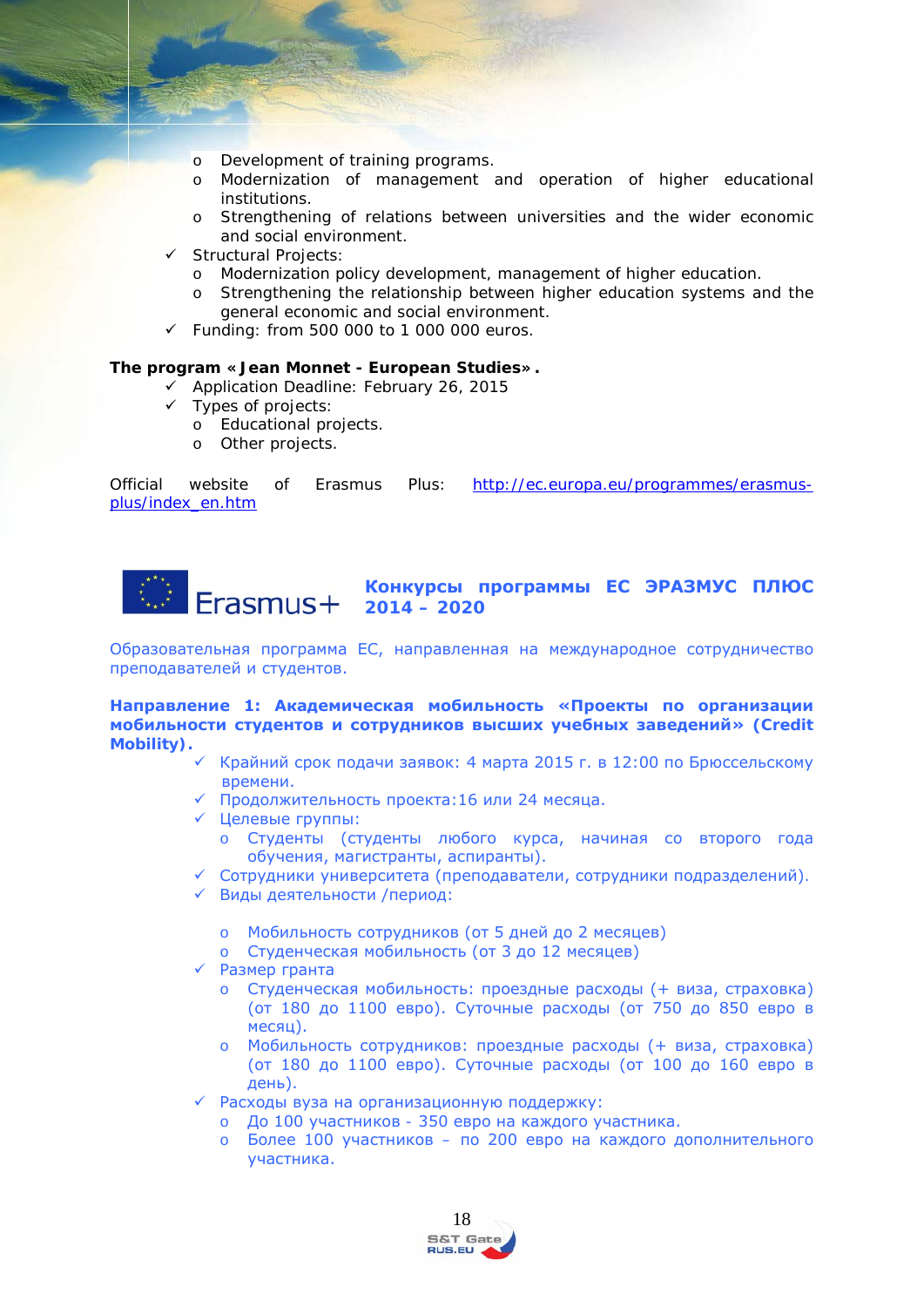**Направление 2: Развитие потенциала в сфере высшего образования (Capacity building).**

- Крайний срок подачи заявок: 10 февраля 2015 г. в 12:00 по Брюссельскому времени.
- Продолжительность проекта: 2 3 года.
- Совместные проекты:
	- o Разработка учебных программ.
	- o Модернизация управления и функционирования вузов.
	- o Укрепление отношений между вузами и широкой экономической и общественной средой.
- Структурные проекты:
	- o Модернизация политики развития, управления системы высшего образования.
	- o Укрепление отношений между системами высшего образования и широкой экономической и общественной средой.
- $\checkmark$  Размер гранта: От 500 000 до 1 000 000 евро.

#### **Программа «Жан Монне (Jean Monnet) – европейские исследования»**

- Крайний срок подачи заявок: 26 февраля 2015 г.
- Виды проектов:
	- o Обучающие проекты
	-

о Другие проекты<br>Официальный сайт Erasmus *Plus [http://ec.europa.eu/programmes/erasmus](http://ec.europa.eu/programmes/erasmus-plus/index_en.htm)[plus/index\\_en.htm](http://ec.europa.eu/programmes/erasmus-plus/index_en.htm)*